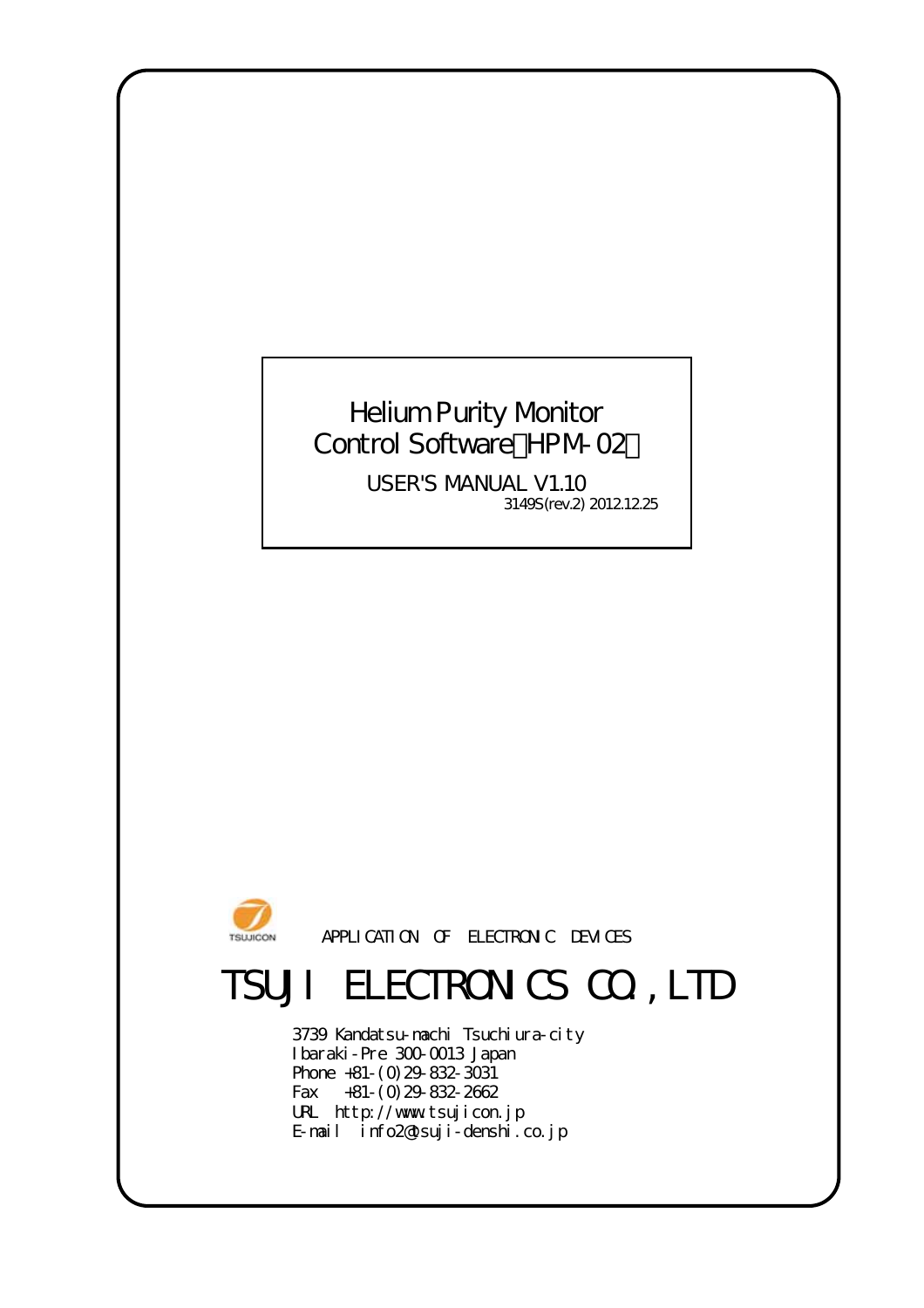#### **CONTENTS**

| 1 Abstract       | 2 |
|------------------|---|
| 2 Install        | 2 |
| 3 Control window | 2 |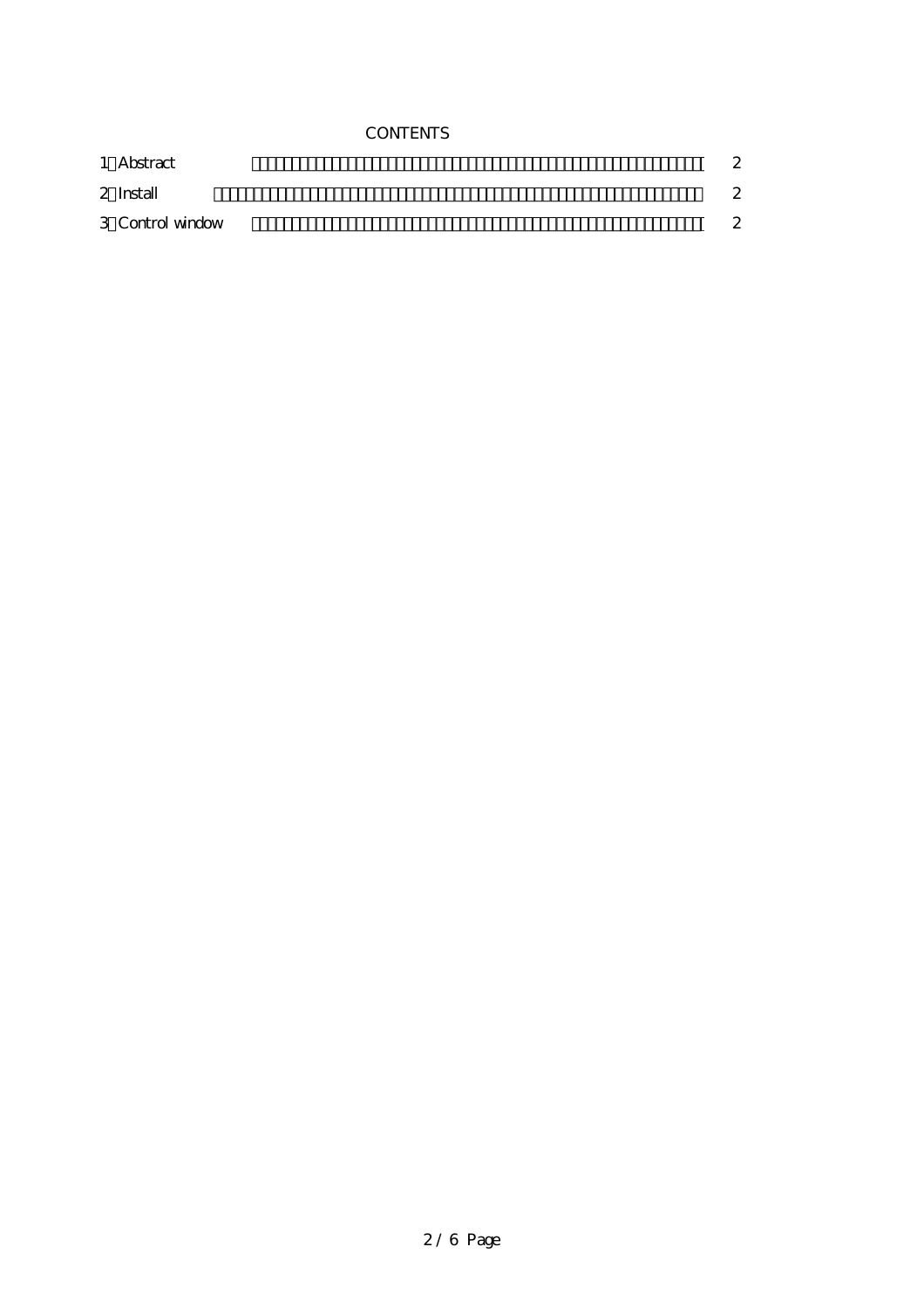## **Helium Purity Monitor** Simple Control Software HPM-02 (V1.10)

### **USER'S MANUAL**

Copyright (C) 2011 TSUJI- DENSHI Co. Ltd. All Rights Reserved.

#### 1. Abstract

This software is simple control software for HPM-02.

It enables you to read helium gas purity and temperature at fixed interval, and dump their data on the file.

Moreover, it is E- mail functional correspondence of HPM-02 from this version.

### 2. Install

Please extract the download file, since it is self-extract file. This file contains 3 files, HPM O2 V102 CAB Setup.Lst, and setup.exe. Click setup exe twice, and follow install process.

If you are Windows XP user and use Japanese login name, install process sometimes does not work. In this case, try again with using half-width character login name.)

### 3 Control window

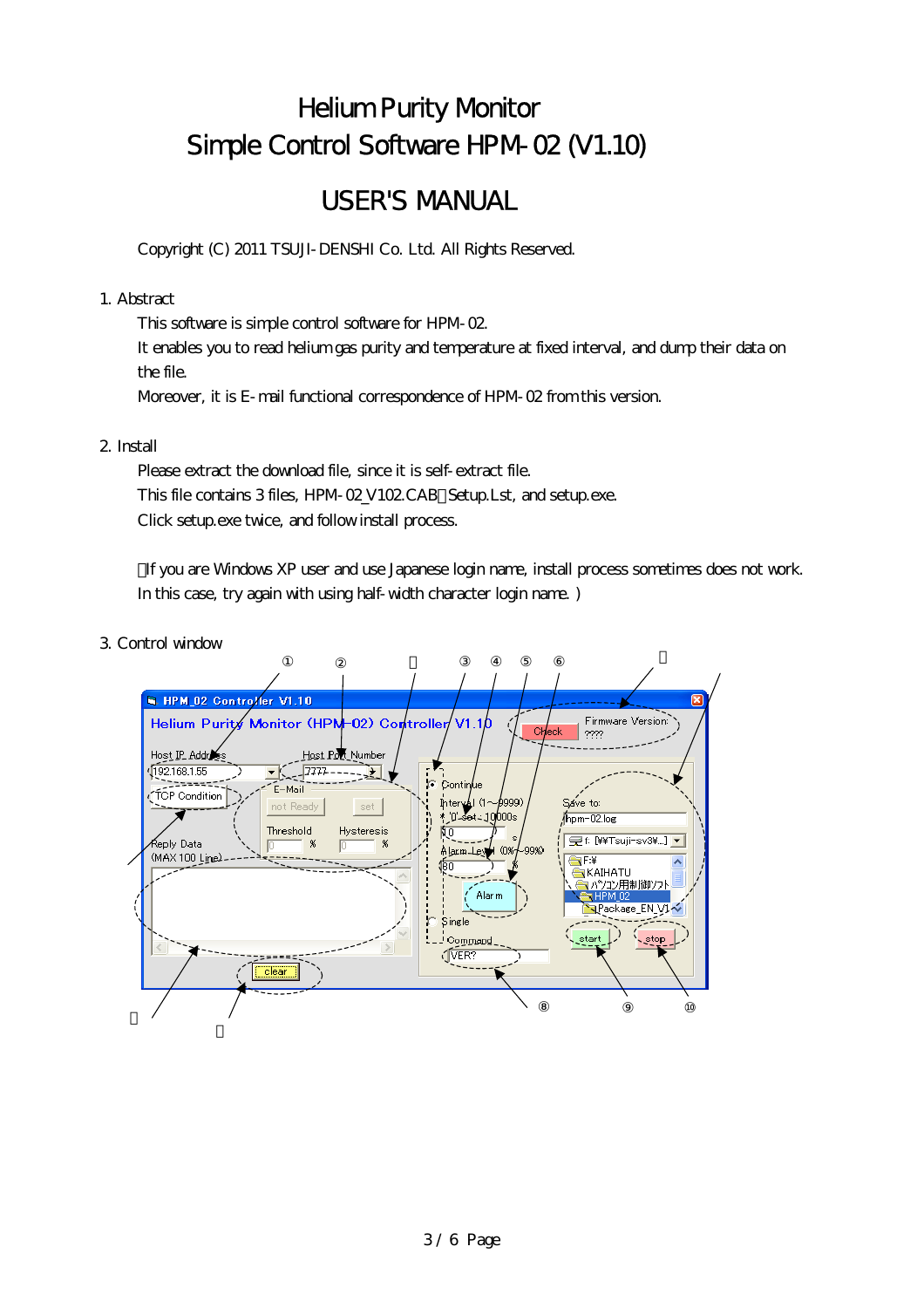Input HPM-02 IP address here. Input HPM-02 Port number here. Select Single mode or Continue mode. On Single mode, sends one command at On Continue mode, sends "PURITY?", and "TEMP?" command at periodical interval. ④ (Continue mode only) Input an interval time for sending command. (You can input 1 - 9999 seconds. If you input 0, it is regarded as 10000 seconds.) "PURITY?", and "TEMP?" make a command set on Continue mode, interval time is a sending interval of command set. ⑤ (Continue mode only) Input the purity alarm level. ⑥ (Continue mode only) This is an alarm for helium gas purity. If helium gas purity from HPM-02 is under alarm level(0 - 99%), it blinks with red. If purity is higher than alarm level, it stops blinking. (Continue mode only) Input the file name and path in the case of dumping HPM-02 response data. There is no limit of dumping data quantity, from dumping start until stop. If you do not input the file name, there is no dumping data.

This is an example for file dump. 2011/05/17 10:19:33 100.0 32 %&DEG :

2011/05/17 10:19:33 100.0 32 %&DEG ←Date Helium gas purity Temperature Unit

Input the command for sending on single mode.

Start sending the command, if you click this button after parameter input.

⑩ (Continue mode) Stop sending the command to HPM-2C.

(Single mode) Stop sending automatically because of single operation.

Response from HPM-02 is shown here both on Single mode and Continue mode.

It is composed of 100 lines buffer, so you can check the latest 100 lines of response data.

Dumping data to the file and data shown here are same detail.

Clear data buffer. It is no effect to the dumping data to the file.

Show tcp connection status. (orange : connect, white : disconnect)

This software closes TCP connection whenever finished sending command set on the assumption of connection from some PC at a time. (If interval time is 9 seconds or less, software does not close TCP connection until pushing stop button.) If failed to connect on the reason of contention of other PC, retries to connec during definite period of time.

In the case of connection failure after definite period of time, this software stops trying connection.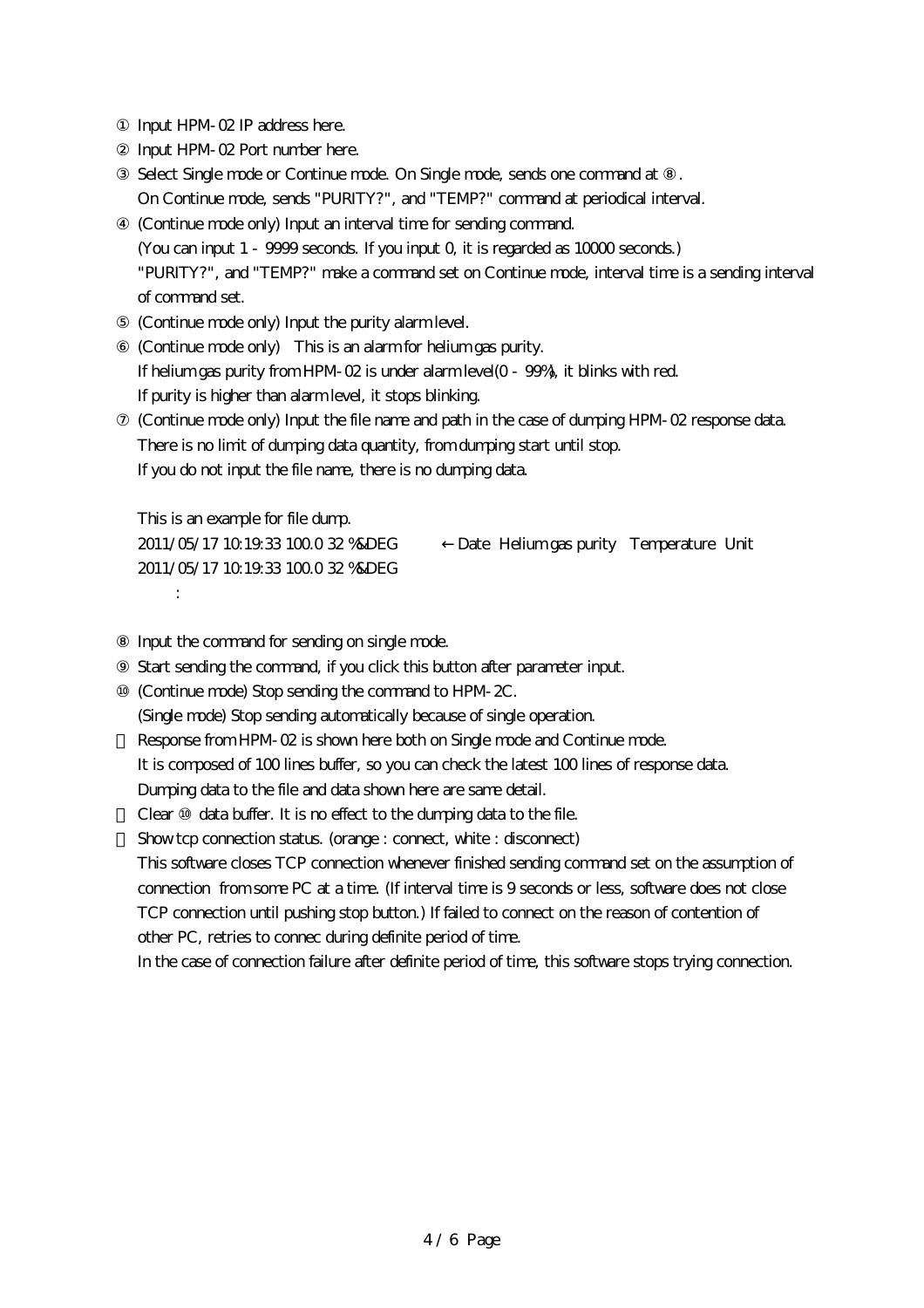Set up E-mail funaction. Only firmware with an effective E-mail function can be set up.

Please input the purity threshold into the setting window of Threshold, and input the hysteresis value into the setting window of Hysteresis.

A push on the set button will set the numerical value of each input window to HPM-02. Refer to the HPM-02 user manual for a numerical meaning

| E-Mail                |                              |
|-----------------------|------------------------------|
| not Ready             | set                          |
| Threshold<br>Ж<br>180 | <b>Hysteresis</b><br>x<br>10 |

If the set button is pushed in this state, it will be set up to threshold =80% and hysteresis value =10%.

not Ready(Ready) button is E-mail Enable/Disable button.



When you enable an E-mail function, please carry out after setting up a purity threshold and a hysteresis value.